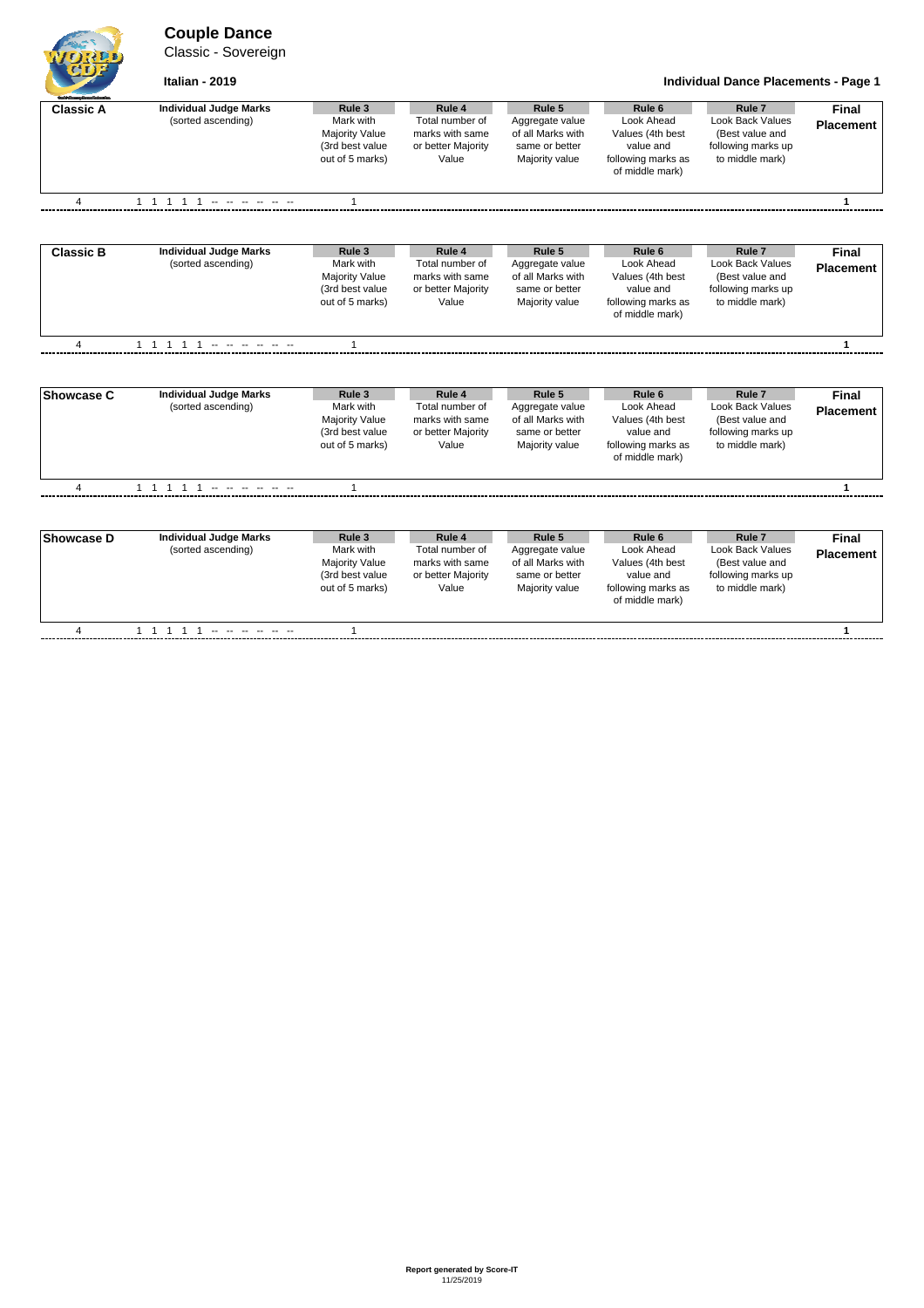**Couple Dance** Classic - Sovereign

**Italian - 2019 Individual Dance Placements - Page 2**

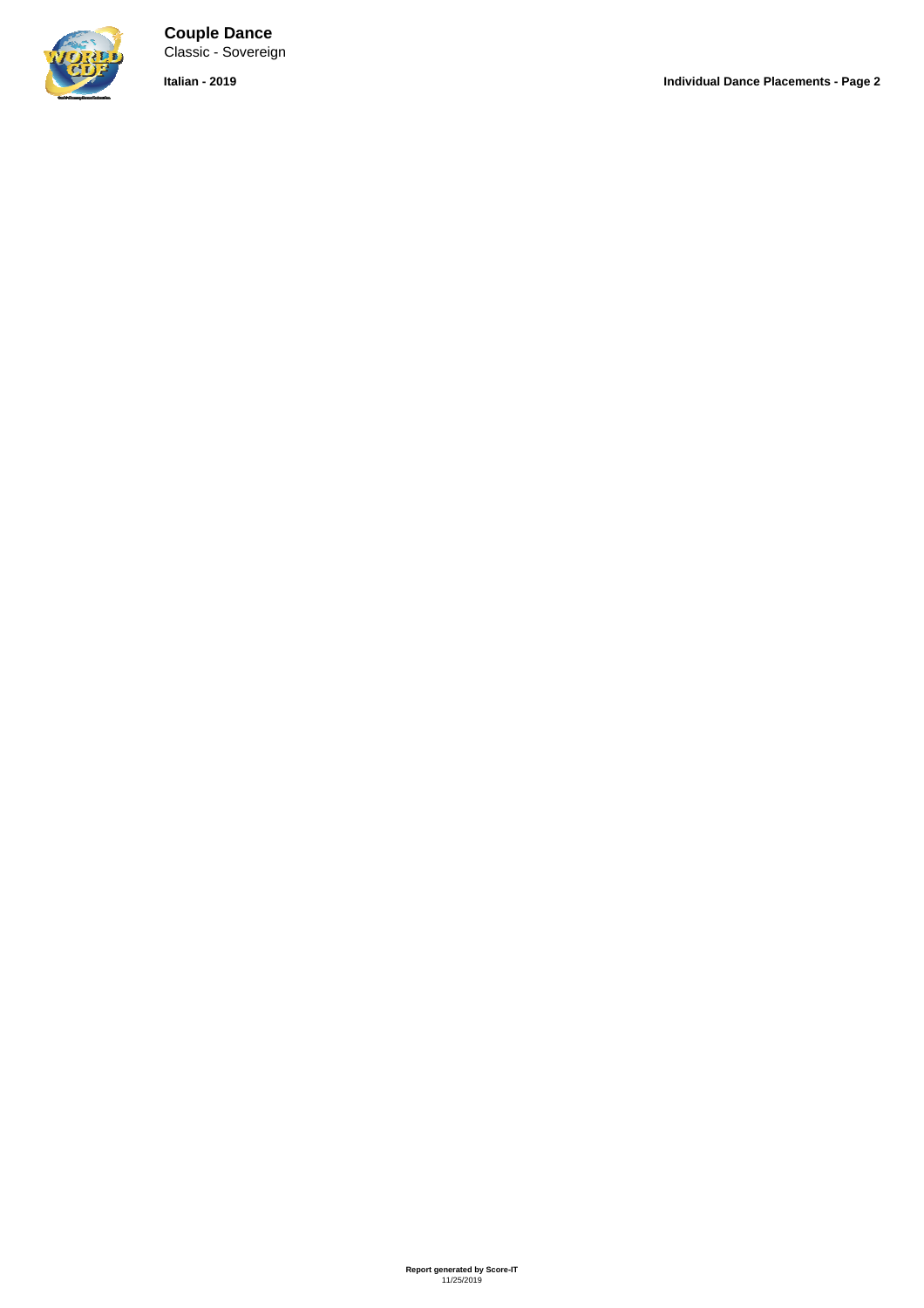## **Couple Dance**

Classic - Sovereign

| <b><i>CARD CARD TON</i></b> |
|-----------------------------|
| Classic A                   |

No penalties were applied in this dance. **Classic A** 2 1 2 2 3 3 4 4 5 3 3 4 5 6 7 7 8 9 3 4 3 4 5 2 8 2 8 2 2 3 4 5 6 7 7 8 7 8 7 9 7 10 11 **Judges** 4 | 5 | 6 | 7 | 8 | 9 1 | 2 | 3 | 4 | 5 | 6 | 7 | 8 | 9 | 10

No penalties were applied in this dance. No penalties were applied in this dance. No penalties were applied in this dance. No penalties were applied in this dance. No penalties were applied in this dance. **Classic B Judges 1 1 2 3 4 5 6 6** 1 | 2 | 3 | 4 | 5 | 6 | 7 | 8 9 10 11 **Showcase C 1 1 2 1 3 4 1 5 6 6** 1 2 3 4 5 6 7 8 9 10 11 4 5 6 7 8 9 **Showcase D Judges D Judges D 1 1 2 1 3 1 4 1 5 1 6 6** 1 2 3 4 5 6 7 8 9 10 11 5 | 6 | 7 | 8 **Spotlight Medley Judges** 1 | 2 | 3 | 4 | 5 | 6 | 7 | 8 | 9 | 10 | 11

No penalties were applied in this dance.

No penalties were applied in this dance.

| <b>Penalty</b> | <b>Non-Conference Penalty Codes</b> |                                                           | <b>Conference Penalty Codes</b> |                                             |
|----------------|-------------------------------------|-----------------------------------------------------------|---------------------------------|---------------------------------------------|
| <b>Codes</b>   | <b>Placement Reduction</b>          | <b>Last Placement</b>                                     | Reasons                         | Codes                                       |
|                | - Costume and Appearance<br>C       | - Prop Use<br>P.                                          | Self Selected Music             | Single Lower Placement<br>s                 |
|                | Basic Pattern<br>В                  | Dance Delivery<br>$\overline{\phantom{a}}$                | Loss of Hat                     | Last Place<br>Q                             |
|                | - Courtesy & Floorcraft             | <b>Costume Minimums</b><br>н.<br>$\overline{\phantom{a}}$ | Leaving the Dance Floor         | <b>Full Disqualification</b><br>$\sim$      |
|                | - Acceptable Behavior<br>A          | (Boots & Hats)                                            |                                 | Expulsion<br>E.<br>$\overline{\phantom{a}}$ |
|                | - Movement<br>м                     |                                                           |                                 |                                             |
|                | Timina                              |                                                           |                                 |                                             |